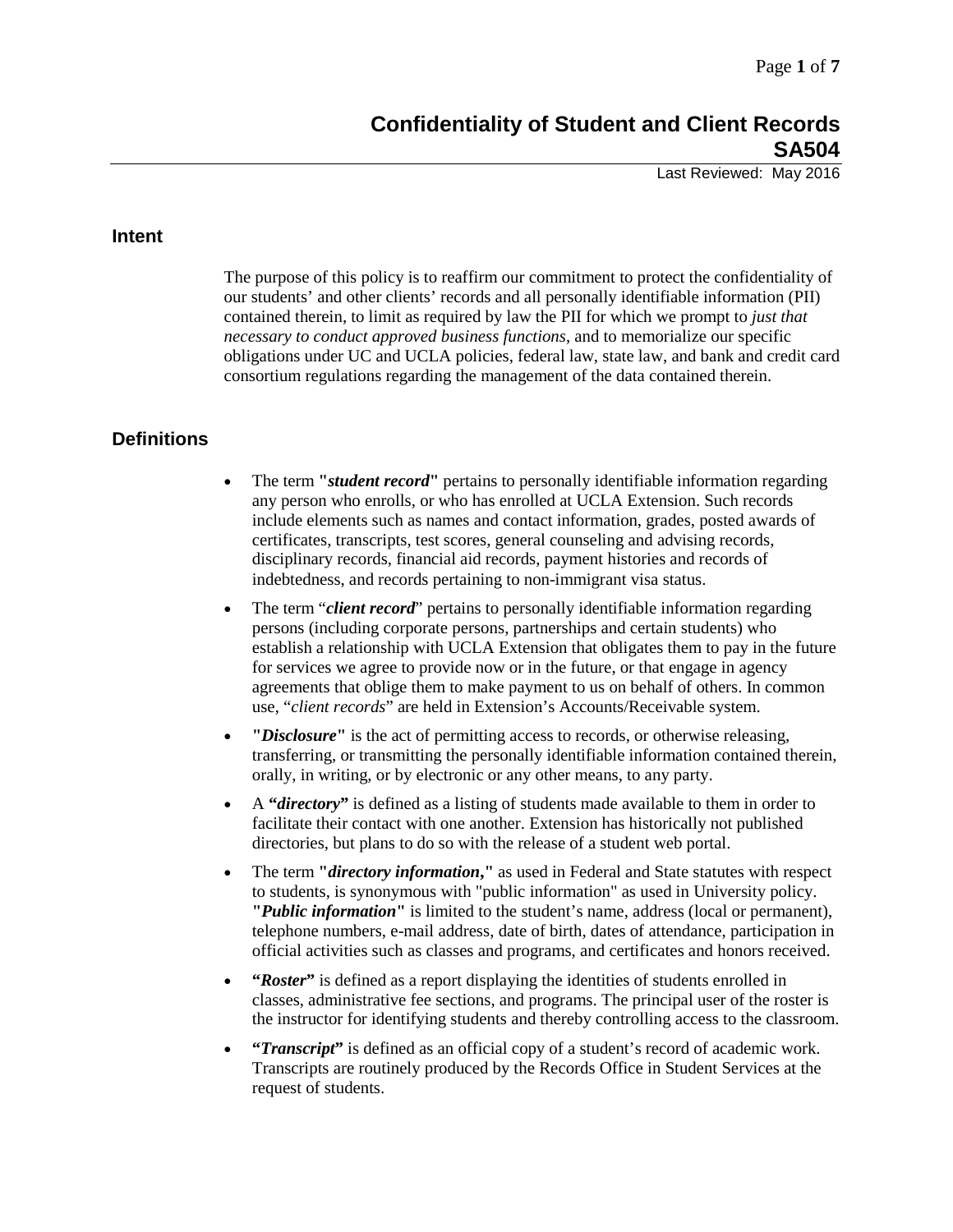#### **Custodial Responsibility**

In accordance with the State of California *Information Practices Act of 1977,* UCLA Extension will maintain in its student records (in any format) only that personally identifiable information (PII) that is relevant and necessary to accomplish its mission of continuing education, this in addition to data collected to comply with state or federal law. The Dean and his/her delegates will have final approval on what a student can be asked to present as a requirement to receive services from UCLA Extension. (See below *Privacy Notification*.) The Dean and his/her delegates will have final approval on what a student can be asked to volunteer such that data legitimately contributes to a statistical understanding of Extension's clientele. *The Dean has final authority on just what constitutes an approved business function.*

The *Director of Student and Alumni Services* is the principal administrative officer responsible for archiving, recording, retrieving, and disclosing public and private information from student records. Inasmuch as the disclosure of information from student records is delegated to the staff of Student and Alumni Services and to other staff, and that improper disclosure exposes students to risk of identity theft and the University to sanctions and financial loss, the Director or his/her designee will conduct mandatory annual training. The purpose of the training will be to acquaint and remind staff of their responsibility under this policy and other University policies, as well as statutory obligations under state and federal law and our security obligations as a credit card merchant. Access by staff to various types of student data is predicated on a "need to know," with the test of "need" defined as that which is required for the successful completion of an assigned task.

The *Director of Budget and Financial Services* is the principal administrative officer responsible for archiving, recording, retrieving, and disclosing public and private information from client records. Inasmuch as the disclosure of information from client records may involve information about students, and that in any event improper disclosure may result in sanctions being imposed on the University, the Director or his/her designee will conduct training as described above. Access by staff to various types of client data is predicated on a "need to know," with the test of "need" defined as that which is required for the successful completion of an assigned task.

The *Manager of Enrollment and Payment Services* is the administrative officer immediately responsible for physical security of receipts, for compliance with the University's *Policy on Handling Cash and Cash Equivalents*, and Credit Card merchant agreements. The incumbent will annually coordinate the review of and identify new requirements of Payment Card Industry ("PCI") security compliance.

The *Director of Information Technology Services* is the principal administrative officer responsible for the security of electronically stored data.

### **Use of** *Destiny* **Functions and High-Security Document Requirements**

The mode by which information is stored can either increase or mitigate risks of liability due to unauthorized access or release. UCLA Extension's *Destiny* student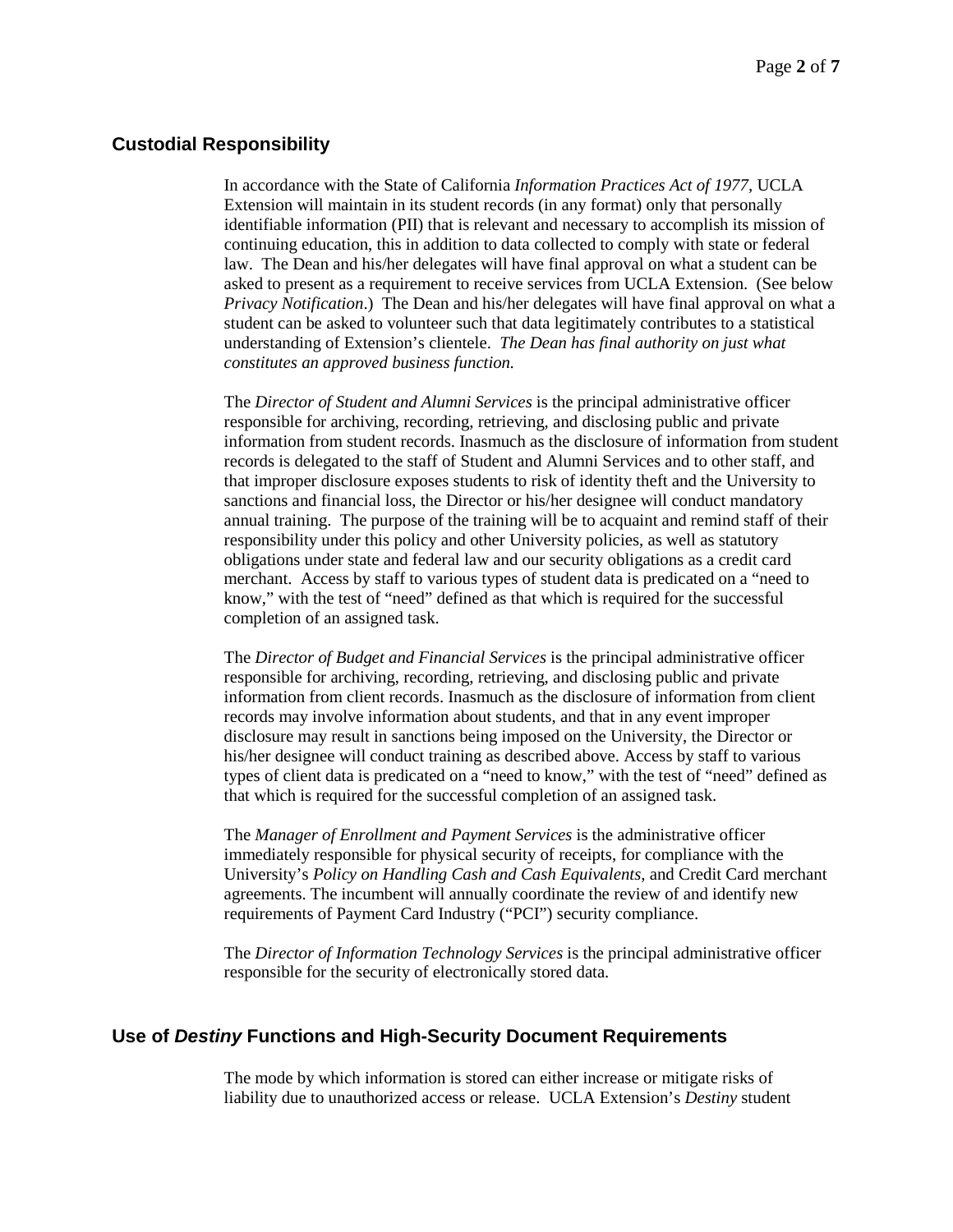information system supports a capacity for the online storage of unencrypted PDF images of documents attributable to students' and instructors' records. The following provision defines how these PDF document storage capabilities will be used to our greatest advantage and with no additional risk.

**Digital Document Storage – Academic Decision Support.** Using *Destiny*, program department personnel may capture image files of documents, including correspondence and academic transcripts that memorialize CEs'approval (or rejection) of petitions for admission into restricted programs and classes, and for *course waivers* and *advanced standing* in certificate and sequential program curricula. Documents will be scanned and stored **after redaction** to eliminate PII such as Social Security numbers, and any contact information. No other documents about students will be stored in *Destiny.* The documents so stored will be available to staff in the *Registrar's Office* to verify students' completion of certificate programs. *Registrar's Office staff have a standing directive to remove any document images that are unrelated to program admission, progress or completion incidentally found in the students' file.*

#### **Third Party Disclosures, Pseudonymous Identities and Release Options**

Students may ask the Records Office to release transcripts to third parties. Grade reports (not full transcripts) can be made to a corporate entity for whom we are delivering instruction without the explicit prior consent of the student if the student has been provided notice of our intent to do so*.* The Records Office will retain a record of to whom each transcript has been sent for a period of five years. Requests for release of students' records in response to a subpoena or other valid lawful process will be stored in the Records Office for a minimum of five years as required by law.

Directory information contained in students' records may not be disclosed to third parties without the students' explicit permission; *except*, with conferences jointly offered by UCLA Extension and another organization, and where the joint responsibility for the program is clearly disclosed to all who enroll, students can expect that contact information presented at the time of enrollment can and will be shared with the other organization.

UCLA Extension staff, and public personalities such as published authors, stage and screen actors, sports figures and holders of or candidates for public office may from time to time request a pseudonymous identity thus protecting their identity even further. Requests for pseudonymous identity will be referred to the *Registrar* or *the Manager of Academic Records* in Student Services.

#### **Inadvertent Disclosures due to Data Security Breaches**

As required by section 1798.29 of the *California Civil Code*, in the event of a believed or proven unauthorized acquisition of computerized student data in which a name is acquired in combination with a social security number (SSN), or a credit or debit card number with expiration date (enabling access to students' financial account); *and,* when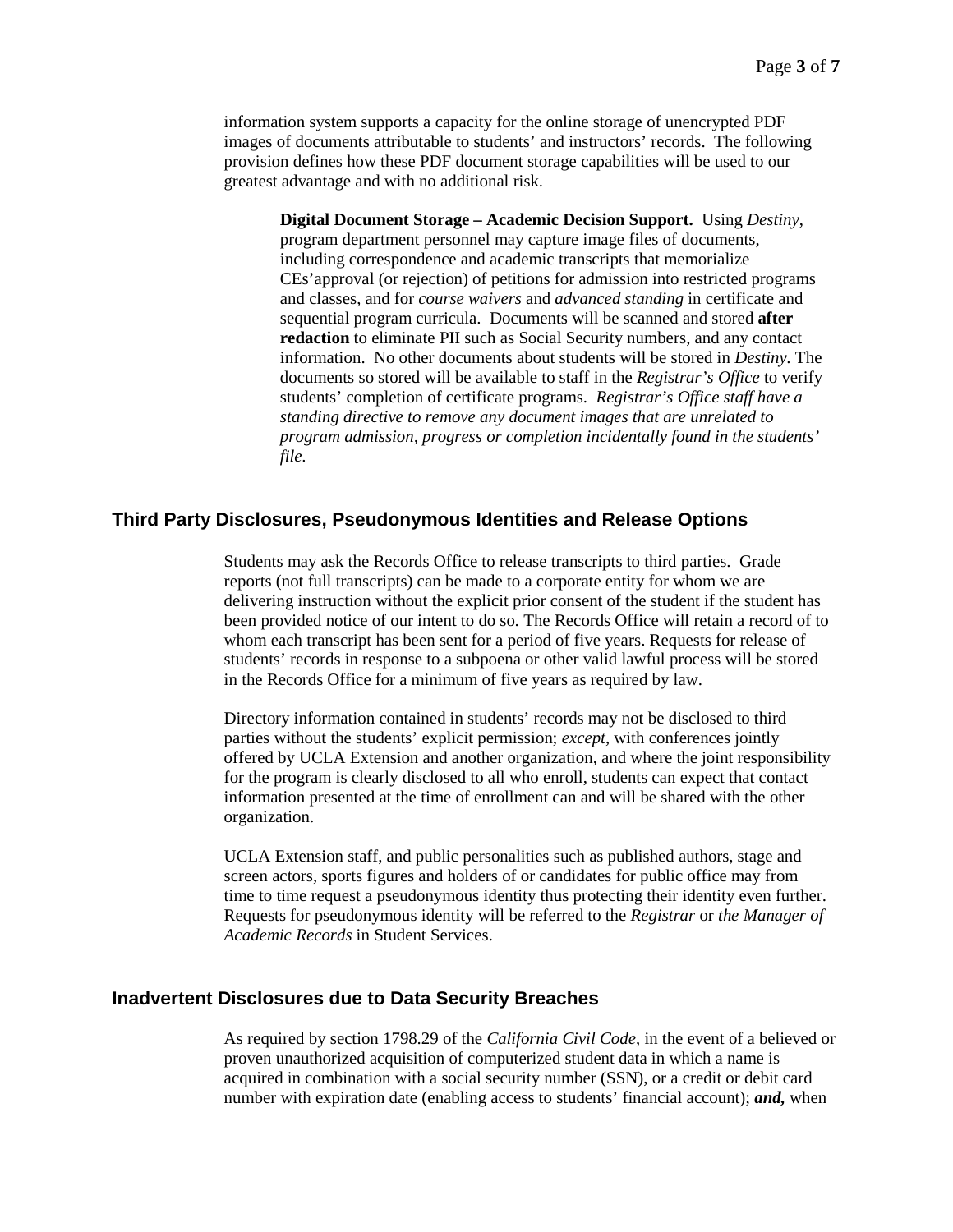either the name *or* the credit, debit or social security number is not encrypted, prompt notice must be made to the affected students. Notice can be achieved by letter, by e-mail notice, or with a conspicuous posting on the web site.

## **Preventing Attempts by Unauthorized Third Parties to Obtain Student and Client Information**

In compliance with regulations arising from the federal *Fair and Accurate Credit Transactions Act of 2003*, The *Director of Student Services* shall maintain a "controls matrix" of "red flags" to identify suspicious circumstances that could be used by criminals to inappropriately steal information and/or the identity of persons whose records are stored in what are defined in the law as "covered accounts." A mandatory annual training program will be conducted by the Manager of Enrollment and Payment Services that surveys for what may be new covered accounts, draws attention to known "red flags," and prompts staff to recommend amendments to the controls matrix with respect to prevention, reporting, and remedial actions. In compliance with federal regulations, a report shall be prepared for review by the Dean of UCLA Extension, and others in authority at UC or UCLA as UC and UCLA may later prescribe, of any successful, fraudulent theft of information about our clientele.

The annual training conducted to achieve compliance with the federal regulations may be combined with the mandatory annual training for card payment industry security standards compliance.

## **Public Notices / Catalog Copy**

Public notice of the *Family Educational Right and Privacy Act of 1974* (FERPA) and general privacy is required both by law and by University Policy. The following text or a contextually meaningful equivalent will appear in catalogs and on the web:

Under provisions of the federal Family Educational Rights and Privacy Act of 1974 ("FERPA," 20 U.S.C. sec. 1232g), you have the right to:

- Inspect and review records pertaining to you in your capacity as a student;
- Have withheld from disclosure, absent your prior consent for release, personally identifiable information from your student records, except as provided by the Federal Act and University Policies;
- Inspect records maintained by the University of disclosures of personally identifiable information from your student record;
- Seek correction of your student record through a request to amend the records, subsequently through a hearing;
- File complaints with the Department of Education regarding alleged violations of the rights accorded you by the Federal Act.

FERPA allows Universities to confirm attendance and publish directories of their students without their prior consent, but requires a procedure to be presented allowing you to opt out. Certain conferences and short courses are designed to support professional networking opportunities and will include provisions for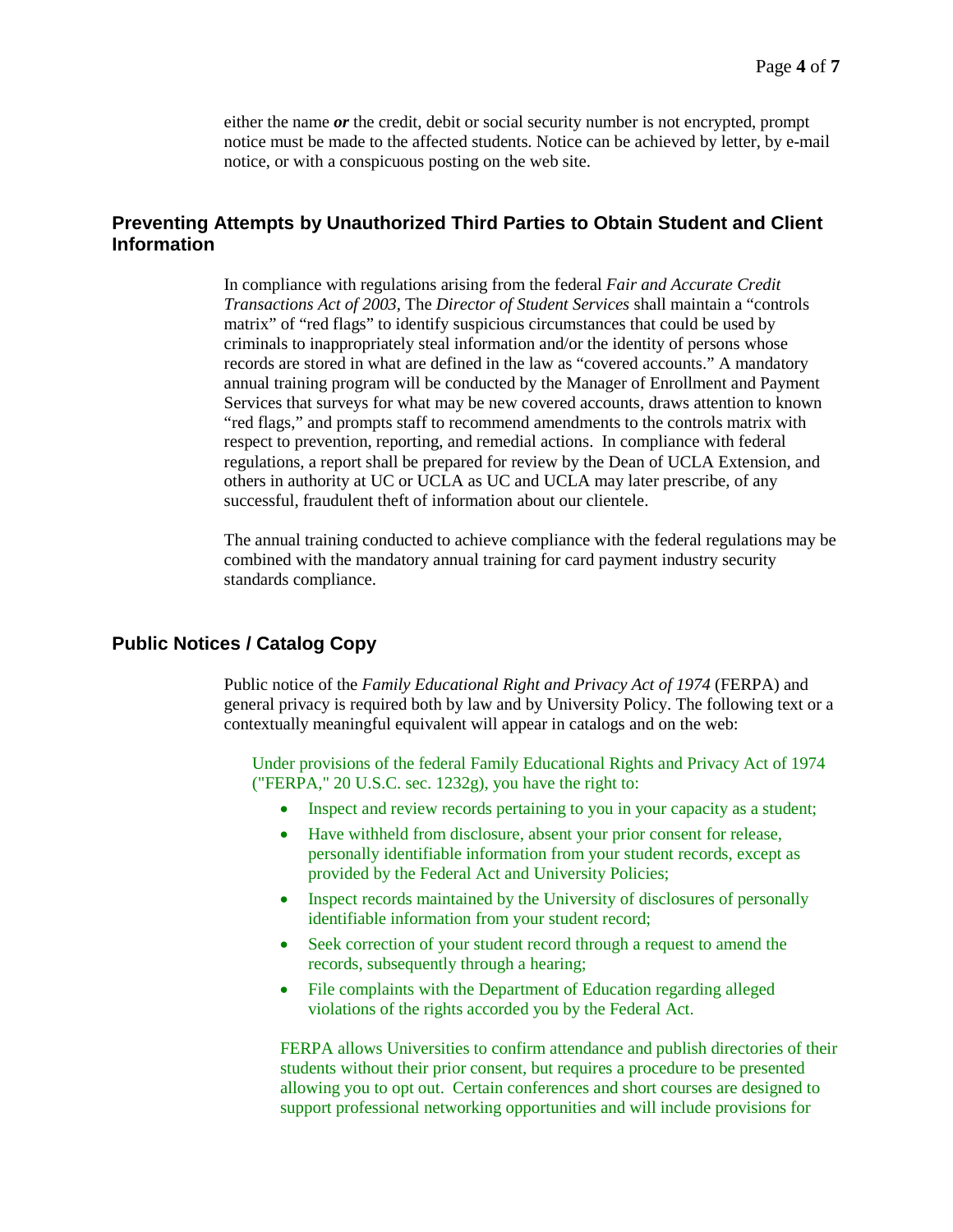nametags and the sharing of participant rosters. When planned with such support, notice will be provided in the course listing. Students may opt out of planned participant rosters by sending an e-mail to [Records@uclaextension.edu.](mailto:Records@uclaextension.edu) For all other programs, students are welcome to opt in to our published participant communities available at *MyExtension*.

The California Civil Code, section 1798.17 obliges us to explain to students completing *any* form for service the rationale for requesting personal information, and the consequence of not completing information indicated as *required*. The following text or a contextually meaningful equivalent will appear in catalogs and on the web:

#### **Privacy Notification**

Furnishing all information required on forms presented by UCLA Extension is mandatory with the exception of Social Security number (SSN), date of birth, gender, educational level and ethnic identity. Failure to provide required information will delay or may even prevent completion of the action for which the form is being filled out.

- Information that is not required but which we ask you to volunteer (such as gender, educational level and ethnic identity) will be used solely for statistical purposes to measure the diversity of the audience we serve.
- If you do not have or could not provide us with your SSN/TIN, you will be permitted to enroll; however, UCLA Extension will not be able to provide the IRS with evidence of fee payments that might entitle you to tax credits provided under the Taxpayer Relief Act of 1997. Each year in December, UCLA Extension will conduct an annual solicitation of students whose records are subject to IRS reporting but where the SSN/TIN field remains blank, this to ensure that an oversight on your part can be addressed. You may append your record online at any time by logging in to *MyExtension*, or submit IRS form W-9S by mail to UCLA Extension Records Office, 10995 Le Conte Avenue Room 113, Los Angeles, CA 90024.
- Consistent with California practice for amending tax returns, UCLA Extension's interest in retaining SSN for reporting purposes expires 4 years beyond the tax year in which you enroll. SSN data are stored in an encrypted state. You may request at any time to have SSN data deleted.
- **Information you furnish may be used by University departments and** publicly announced program co-sponsors for distribution of information on future programs and activities of interest to you. This and other information will be transmitted to the state and federal government if required by law.
- The official responsible for maintaining the information requested on forms in this catalog or website is the Registrar, UCLA Extension, P.O. Box 24901, Los Angeles, CA 90024-0901.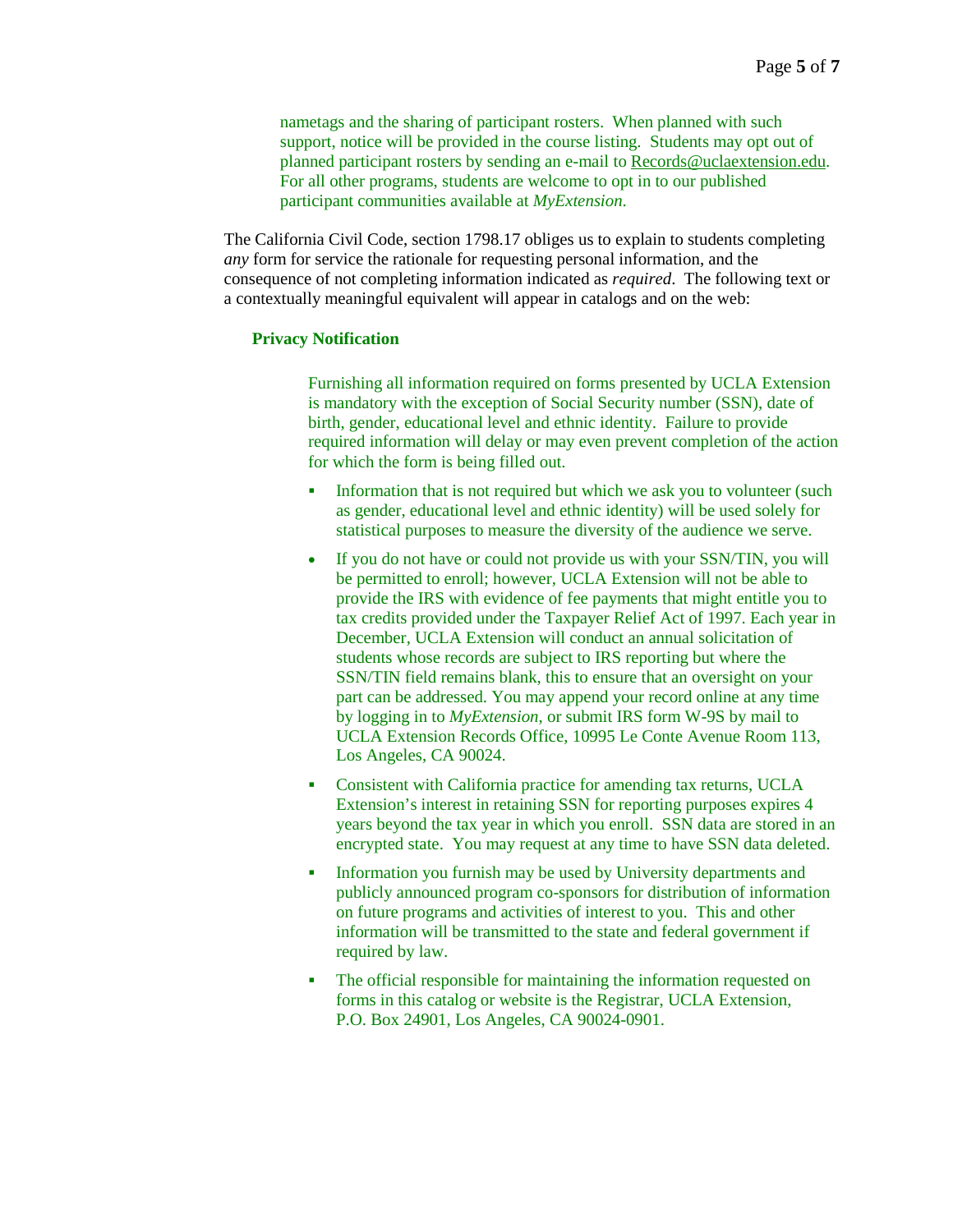### **Instructor Guide Copy**

To ensure that instructors are properly advised and provided formal notice about students' rights to privacy, the following language will appear on the *Instructor Contract* website and thereby be incorporated into their contracts:

> **Grading Policy**. Grades are considered private information under the federal Family Educational Rights and Privacy Act (FERPA). You may not publicly post grades for all students to see, even for group exercises. You may not disclose students' final grades or the grades on any interim exercises to any third party, including the parents of minor children.

and

You will be able to view rosters of your students both within the *Canvas* LMS and through the *Instructor Portal*, but you will find no address, phone or email contact information. This omission is by design. California Civil Code [sec. 1798] prohibits the University from distributing this information to persons without explicit authorization of the party of record, an[d UCLA Extension policy](https://www.uclaextension.edu/unexPolicies/Pages/SA504.aspx) prohibits the distribution of student and instructor mailing list/directory information to persons who have no defined business purpose or need. *Adult students tend to covet their privacy.* We therefore begin with a bias favoring students' privacy.

## **References and Listing**

This policy will be publicly listed. Questions and comments are welcomed by the *Office of the Dean*, *Continuing Education and UCLA Extension*, (310) 825-2362; [DeansOffice@uclaextension.edu.](mailto:DeansOffice@uclaextension.edu)

*See also:* 

- *Family Educational Rights and Privacy Act of 1974,* 20 United States Code[, Sec. 1232g](http://uscode.house.gov/view.xhtml?req=(title:%20section:1232g%20edition:prelim)%20OR%20(granuleid:USC-prelim-title-section1232g)&f=treesort&edition=prelim&num=0&jumpTo=true) et. seq.
- *Federal Privacy Act of 1974*, 5 USCA, [Sec 552a](http://uscode.house.gov/view.xhtml?req=(title:5%20section:552a%20edition:prelim)) et. seq.
- *Information Practices Act of 1977*, California Civil Code, [Section 1798](http://www.leginfo.ca.gov/cgi-bin/displaycode?section=civ&group=01001-02000&file=1798-1798.1) et. seq.
- *Taxpayer Relief Act of 1997*, 26 USC [6050S.](http://uscode.house.gov/view.xhtml?req=(title:%20section:6050S%20edition:prelim)%20OR%20(granuleid:USC-prelim-title-section6050S)&f=treesort&edition=prelim&num=0&jumpTo=true)
- *Fair and Accurate Credit Transactions Act of 2003, [as amended.](http://www.ftc.gov/os/statutes/fcrajump.shtm)*
- Federal Trade Commission "Red Flag" Guidelines, [Appendix A,](http://www.ecfr.gov/cgi-bin/text-idx?tpl=/ecfrbrowse/Title16/16cfr681_main_02.tpl) *16 CFR 681*.
- *Public Records Act*, California Government Code, [Section 6250](http://www.leginfo.ca.gov/cgi-bin/displaycode?section=gov&group=06001-07000&file=6250-6270) et. seq.
- University of California, Office of the President. Business and Finance Bulletin, Series BUS number 49. *[Policy for Handling Cash and Cash](http://policy.ucop.edu/doc/3420337/BFB-BUS-49)  [Equivalents](http://policy.ucop.edu/doc/3420337/BFB-BUS-49)*. Rev. September 28, 2008.